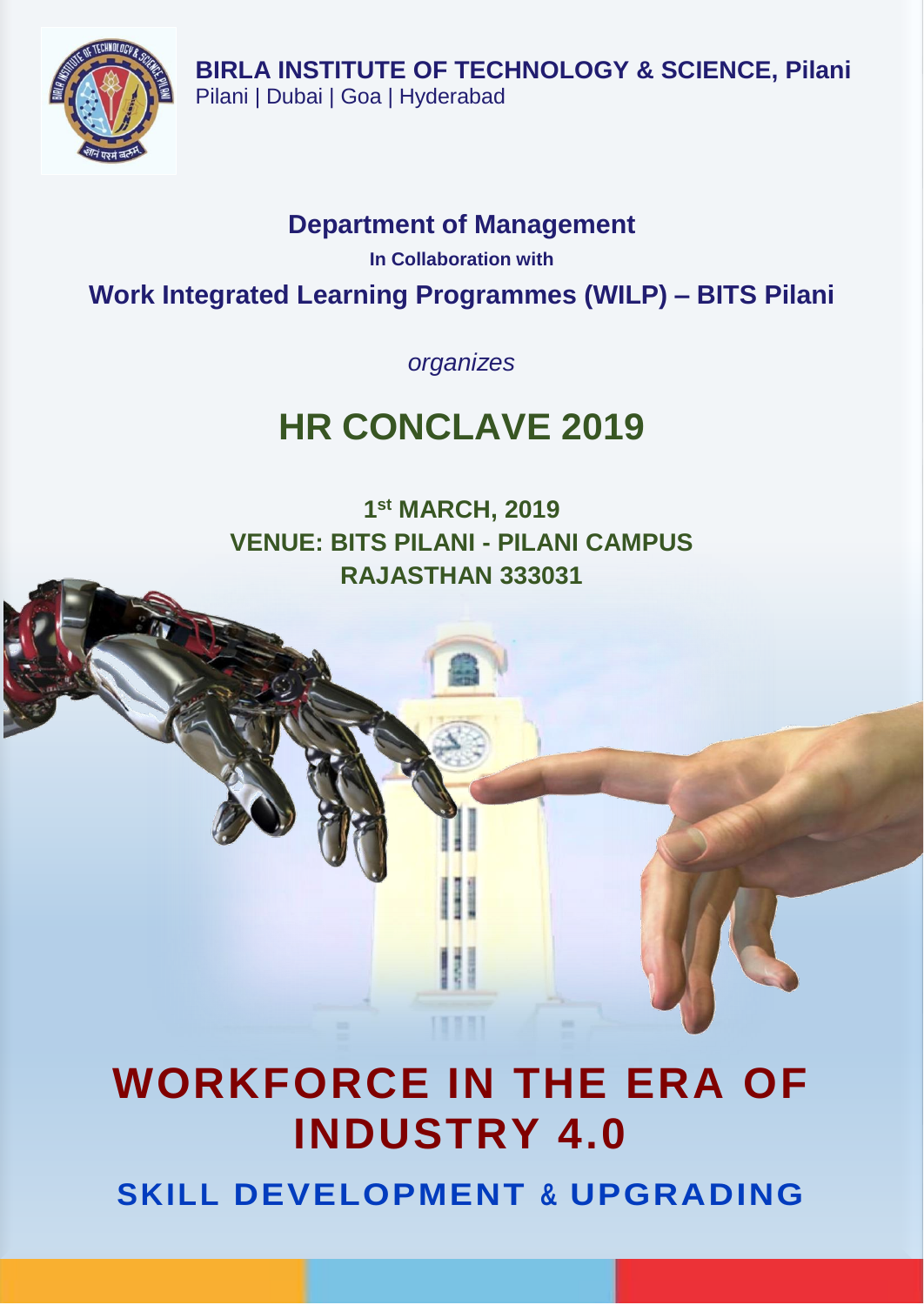### **BITS PILANI**

Birla Institute of Technology and Science, Pilani (BITS Pilani), is one of India's leading higher education institutes and a Deemed to be University under Sec. 3 of the UGC Act. Our commitment to transparency and stress on equal opportunity has been a key contributing factor to our emergence as an institute of excellence. BITS Pilani has been conferred upon the prestigious "Institute of Eminence" status by MHRD, Government of India. In addition to academics, we also focus on providing students with opportunities for all-round development. All our campuses are thriving nodes for student-driven art, sports, and other activities. Today, our alumni body is a vast and thriving community of technocrats, senior executives, successful, entrepreneurs, and leaders of society. It is this legacy of excellence that continually inspires all our students. Over the years, BITS has provided the highest quality education to students from all over India admitted on basis of merit. BITS symbolizes the maturing of Indian technical ability and "Can Do" entrepreneurial spirit, especially as derived from the private sector.

### **DEPARTMENT OF MANAGEMENT, BITS PILANI**

The Department of Management at BITS Pilani - Pilani Campus was established in the year 1971 and its flagship programs are the MBA and Doctoral Programs (Fulltime and Part-time). The objective of the MBA program is to cater to the requirement of the industry by providing quality management professionals with strong technical skills and an acumen for managing the business. BITS curriculum reflects the latest thinking on management education specifically incorporating experiential learning, global awareness, and value-based components. Management education at BITS Pilani brings cutting-edge thinking and best learning practices to its MBA program through three semesters of rigorous classroom training coupled with a provision for a 6-month duration exposure to industry through a structured and evaluative internship (Practice School) making the program unique.

### **WORK INTEGRATED LEARNING PROGRAMMES (WILP)**

BITS Pilani Work Integrated Learning Programmes (WILP) are continuing education programmes designed for employed professionals working in engineering and technology domains. WILP programmes integrate learning with the working environment of professionals, and enable participants to enhance their academic qualification without taking a career break. WILP programmes include B.Tech., M.Tech., M.Sc. and MBA degree programmes and certificate programmes under Corporate Partnerships with leading organizations from several industries customized to suit their Learning & Development requirements.

### **WORKFORCE IN THE ERA OF INDUSTRY 4.0**



### **DEPARTMENT OF MANAGEMENT, BITS PILANI, Pilani Campus**

#### **OUTLOOK - DRISTHI, 2018**

RANKED **19th** among Top **100 B-Schools BITS Pilani** has been conferred **INSTITUTE OF EMINENCE** status by MHRD in 2018

Traditional job roles are continuously being challenged in today's volatile job market. Novel job designs such as freelancing, gigs, and automation are transforming the fundamental nature of work itself. Digitization, Internet of Things (IoT), Robotics, Machine Learning, Artificial Intelligence (Al), Cloud Computing, Social Media and Augmented Reality are transforming traditional processes of production, distribution, consumption and innovation. This has triggered a new wave of the industrial revolution which is being hailed as Industry 4.0.

### *The theme of this year's conclave is 'Workforce in the Era of Industry 4.0: Skill Development and Upgrading'*

The conclave aims at bringing together three important stakeholders namely: corporates, trainers &skill development consultants and, academia together to understand how the job markets are going to change radically in the near future and how the important stakeholders must collaborate to brace themselves for the change.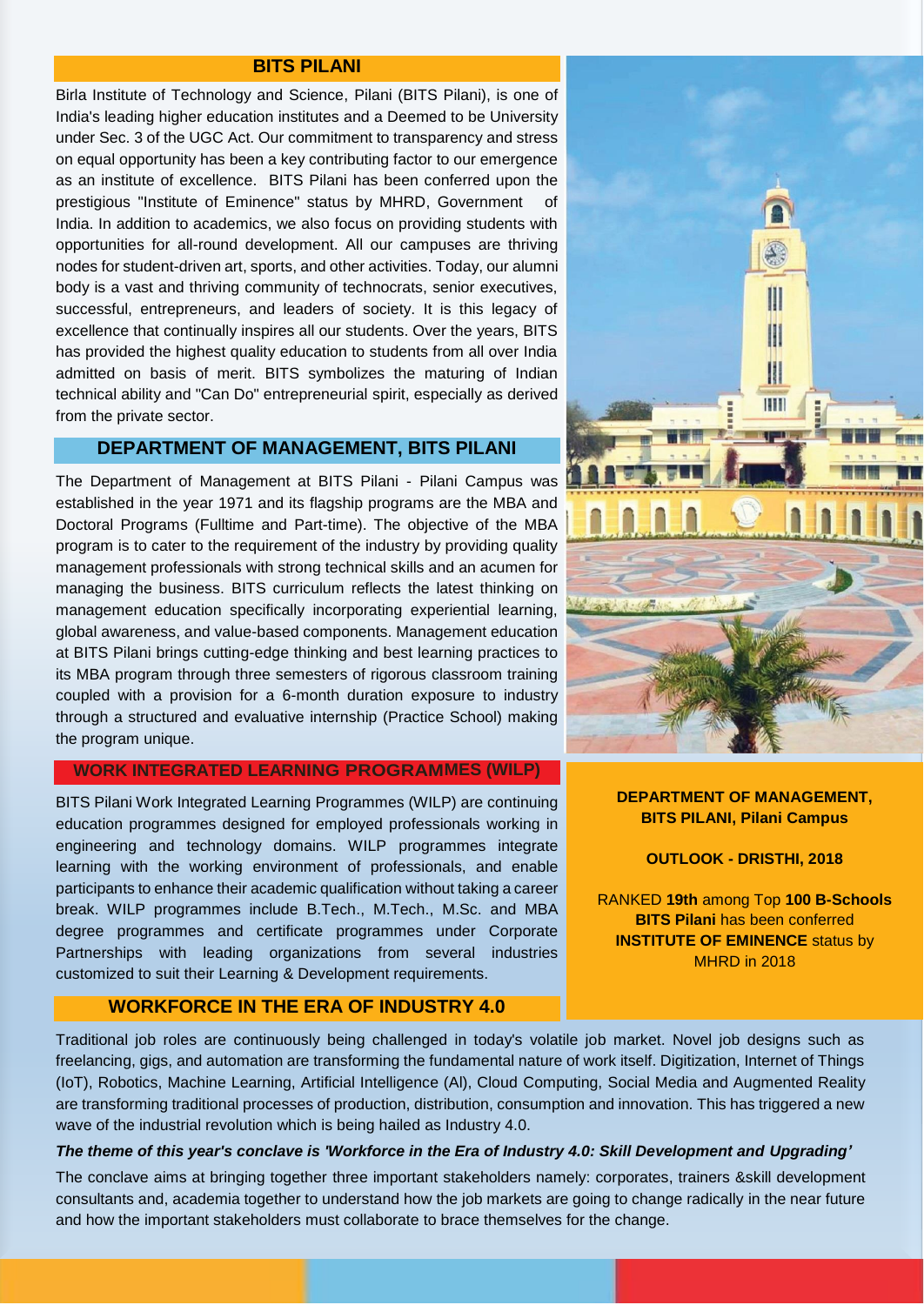### **THEMES FOR DISCUSSION**

### **FUTURE OF JOBS**

- How would the job market change?
- Which job functions are going to be sought after in future?
- Which jobs would become obsolete?

### **SKILL DEVELOPMENT**

- Which key skills would become indispensable in the future job markets?
- Which skills are largely lacking in the current Indian job market?
- Which key management disciplines require major upskilling & reskilling

### **CURRICULUM TRANSITION**

- What changes should academic institutions make to their existing curricula?
- What does the industry want the academia to incorporate in the syllabus for higher education?

### **CONCLAVE PANELS**

### **PANEL 1: MANUFACTURING - Futuristic Skills Required in Manufacturing Sector**

As Industry 4.0 continues to grow, the days of low-skill, dangerous manufacturing work will cease to exist. Instead, manufacturing will become increasingly reliant on "middle-skill" and "high-skill" jobs, ranging in education level from technical certifications to PhDs. The concern for the industry would be to understand the missing skills that manufacturers need for future success, and how can companies prepare their workforce.

### **PANEL 2: SERVICES I - Skill Requirement in Customer Services**

As organizations move towards customer driven change, they face a growing imperative to reorient themselves to move faster, adapt more quickly, facilitate rapid learning, and embrace the dynamic demands of customers who have a wider choice available for doing the same transaction in the present day. Organizations in service sectors like healthcare, banking and financial services, logistics/supply chain need to continuously evolve their processes, systems and also develop employees in line with changing customer needs and demands.

### **PANEL 3: SERVICES II - Skills in demand in Technology Enabled Services**

The implications of digital transformation projects are far-reaching for current and future workforce. In today's rapidly changing digital landscape, where analytics, digital marketing, cloud computing and social media reign supreme, companies that understand the employees' talent needs and know how to meet them have a competitive edge.

### **PANEL 4: LEARNING AND DEVELOPMENT –Implications of the Changes in Skill Requirements**

The changing skills landscape poses major challenges to the key stakeholders involved, namely the students, higher educational institutes, trainers and the market comprising of recruiters and placement organizations. It is important to find innovative and collaborative means to enhance the value proposition to multiple stakeholders by equipping the current and future workforce with necessary skills and competencies to meet their workplace and personal needs.

### **BENEFITS FOR ATTENDEES**

- $\triangleright$  To gain a realistic perspective about the changing skill requirements in jobs and its impact on employees
- $\triangleright$  Meet the experts and know the practices, challenges and issues from them
- $\triangleright$  Insights about how trainers and academia can impart skill sets in the respective sectors
- $\triangleright$  Network with faculty and peers for an active interaction between industry and academia